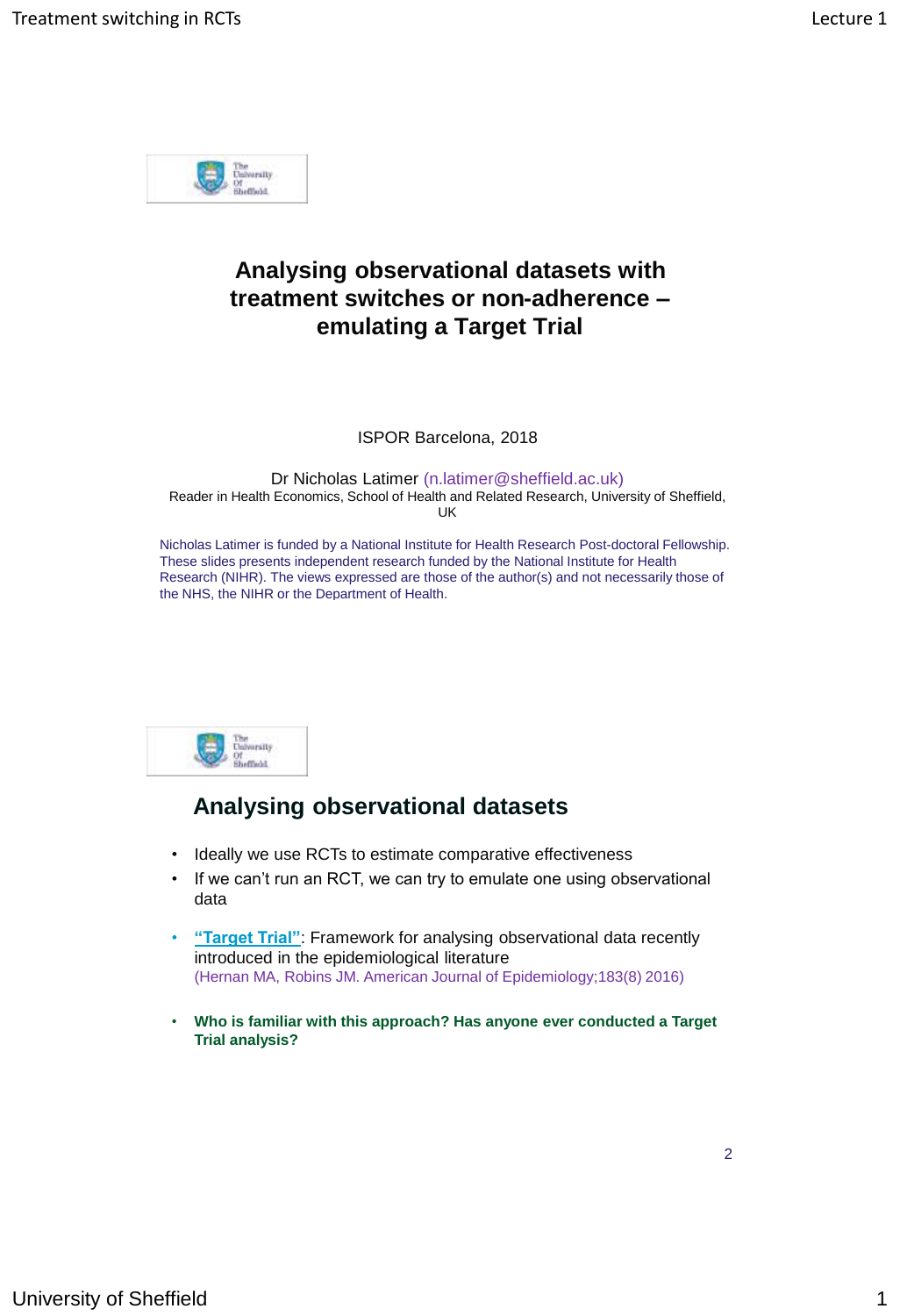

### **The Target Trial approach (Hernan & Robins, 2016)**

- There are 7 key components of the target trial protocol:
	- 1. Eligibility criteria
	- 2. Treatment strategies
	- 3. Assignment procedures
	- 4. Follow-up period
	- 5. Outcome
	- 6. Causal contrasts of interest
	- 7. Analysis plan

| ۰            |  |
|--------------|--|
| ۰.<br>w<br>× |  |



#### **The Target Trial approach (Hernan & Robins, 2016)**

• There are 7 key components of the target trial protocol:

#### 1. Eligibility criteria

- $\rightarrow$  Only include people that would satisfy the eligibility criteria of our Target Trial
- $\rightarrow$  Likely to need data on things like line of therapy, performance status
- 2. Treatment strategies
- $\rightarrow$  Likely to only be able to emulate a pragmatic trial
- $\rightarrow$  Assign eligible people to the 'trial' treatment strategy that is consistent with their baseline data
- $\rightarrow$  "New user" design, to avoid bias associated with selection of individuals who meet eligibility criteria after initiation of a treatment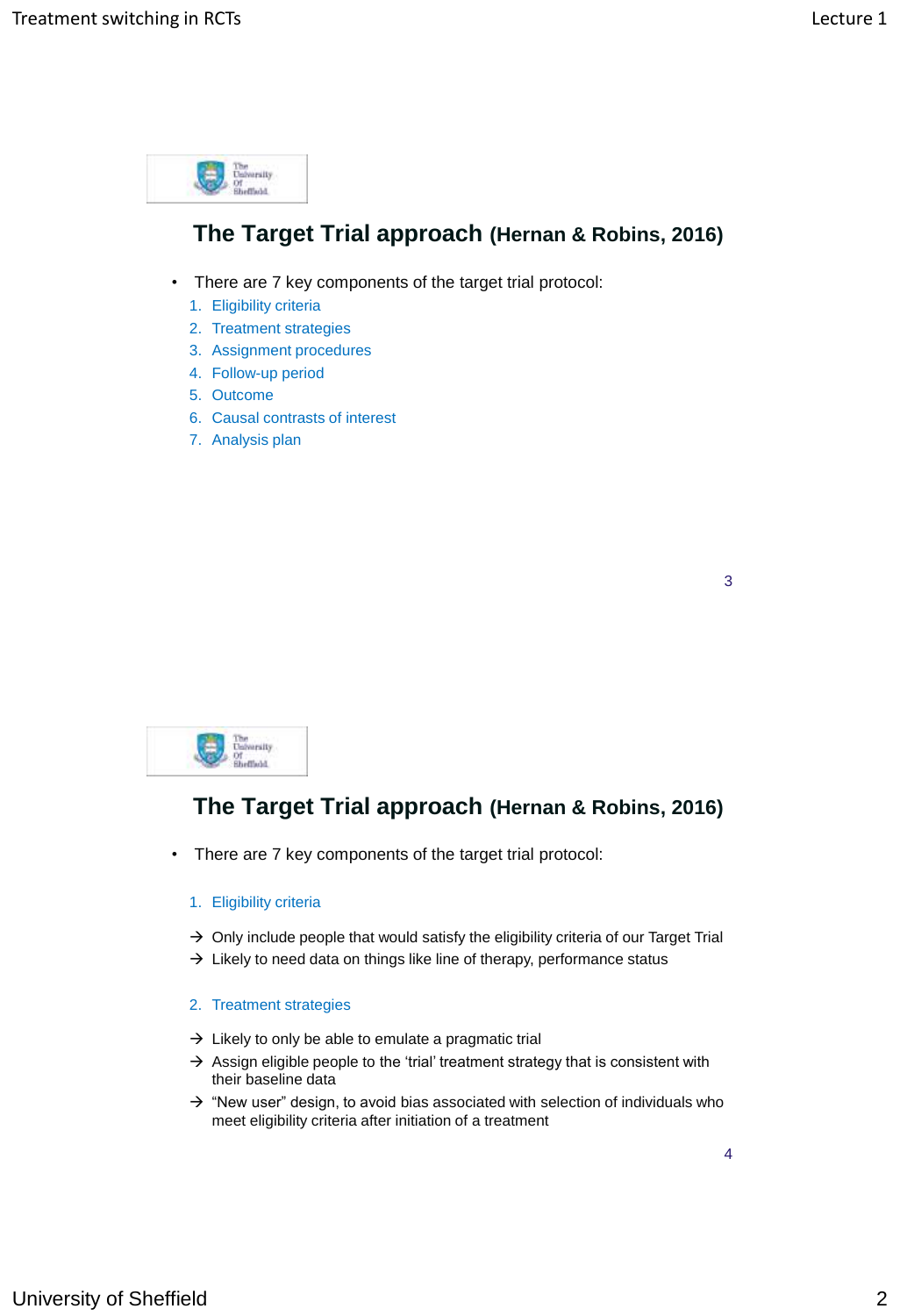

### **The Target Trial approach (Hernan & Robins, 2016)**

- There are 7 key components of the target trial protocol:
	- 3. Assignment procedures
	- $\rightarrow$  Cannot emulate blinding
	- $\rightarrow$  To emulate random assignment at baseline, must adjust for confounding factors to assure comparability of treatment groups
	- $\rightarrow$  Standard regression adjustment sufficient to adjust for baseline confounders
	- $\rightarrow$  Can only successfully emulate trial if no unmeasured confounding at baseline



# **The Target Trial approach (Hernan & Robins, 2016)**

• There are 7 key components of the target trial protocol:

#### 4. Follow-up period

- $\rightarrow$  Need to define time zero (baseline) at which eligibility criteria are met and after which outcomes begin to be counted
- $\rightarrow$  Usually when an eligible individual starts a treatment strategy
- 5. Outcome
- $\rightarrow$  Use the dataset to identify if and when the outcome occurs
- $\rightarrow$  Can't emulate systematic and blind outcome ascertainment. Death is one of the least problematic outcomes to analyse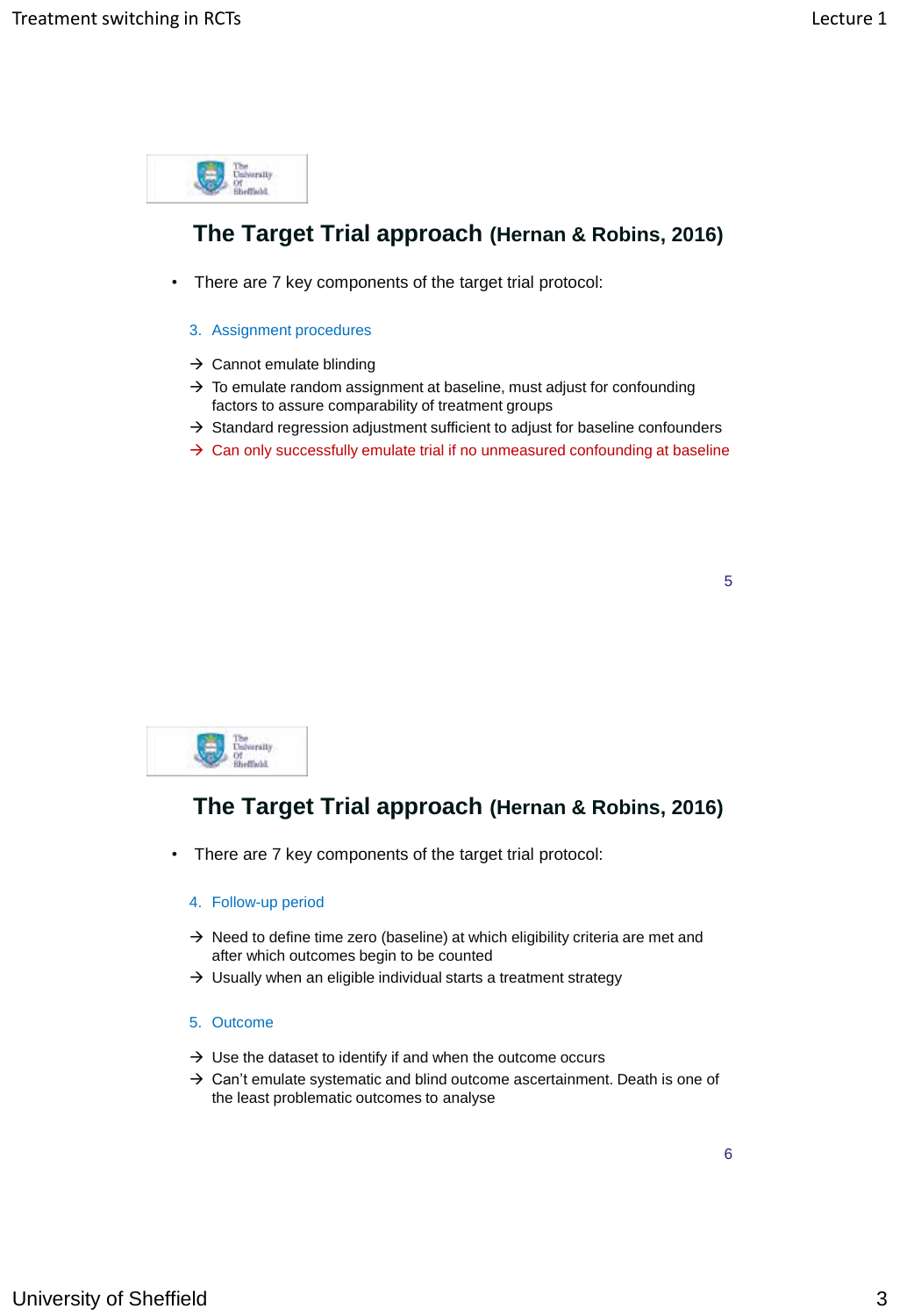

# **The Target Trial approach (Hernan & Robins, 2016)**

- There are 7 key components of the target trial protocol:
	- 6. Causal contrast of interest
	- ITT analysis is awkward in an observational data "initiating" ≠ "assignment"
	- $\rightarrow$  Usually estimate per-protocol (PP) effect (effect if treatment strategy defined was adhered to)
	- $\rightarrow$  Note, the causal contrast of interest will depend upon the estimand of interest



# **The Target Trial approach (Hernan & Robins, 2016)**

• There are 7 key components of the target trial protocol:

#### 7. Analysis plan

- $\rightarrow$  Time-dependent confounding is important in observational analyses when:
	- $\rightarrow$  Treatment switching occurs
	- $\rightarrow$  Adherence changes over time
	- $\rightarrow$  People are censored when they stop adhering to a defined treatment strategy (i.e. PP analysis)

#### **Example: metastatic disease variable (***m***)**

Treatment decreases pr(*m*)

- *m* increases pr(*switch*) *m* is prognostic for survival
- **→ Can't include m as time-dependent** variable in standard regression because part of treatment effect is through *m*
- Can't not adjust for *m*, due to confounding by indication
- $\rightarrow$  Need advanced techniques, like inverse probability weighting or g-estimation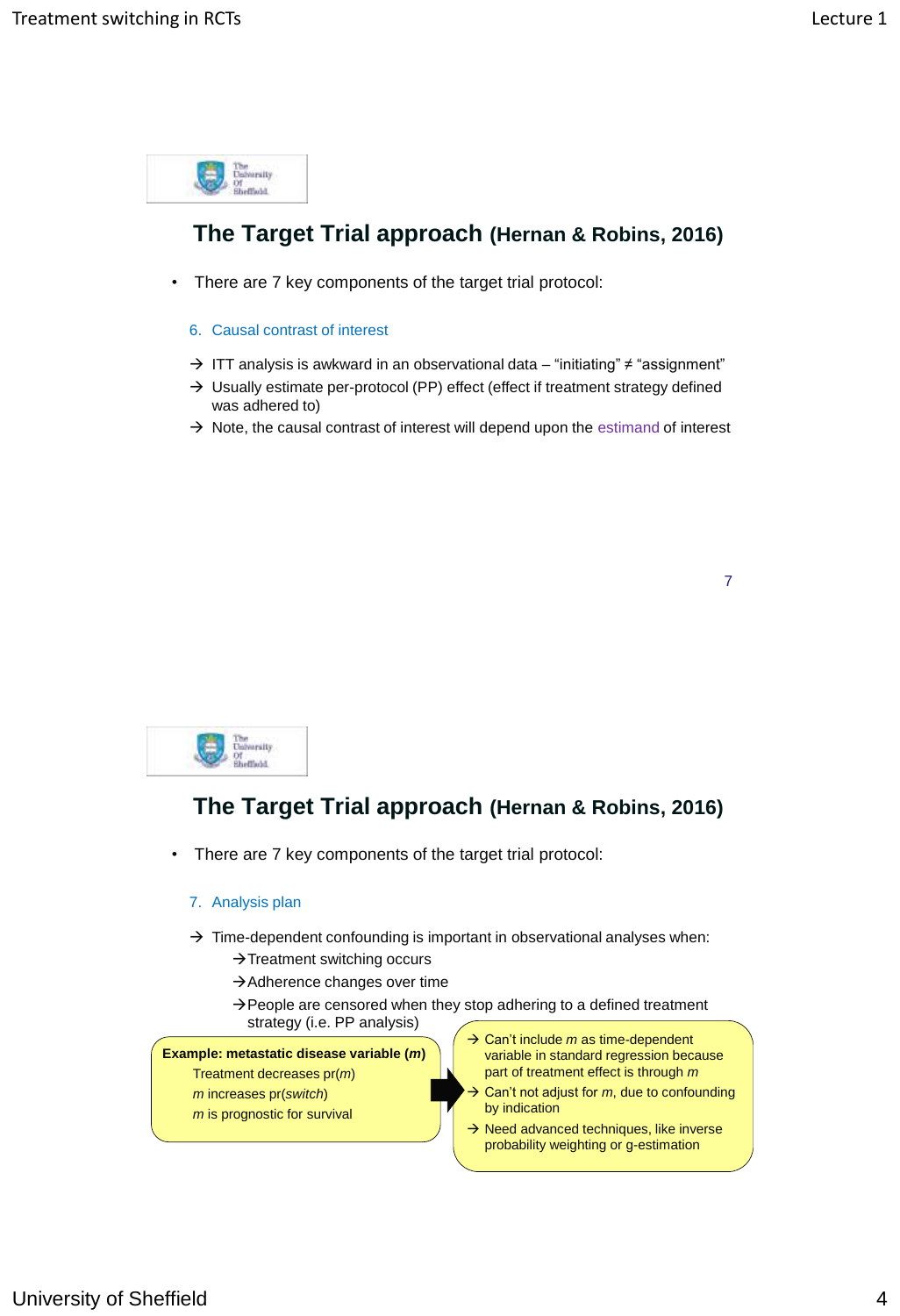

# **Practical applications**

- Harvard team working with SEER-Medicare data to demonstrate best practices for comparative effectiveness with observational data (Petito LC, Garcia-de-Albeniz X, Hernan MA. Assessing comparative effectiveness of cancer treatments in the SEER-Medicate linked database, StatFest 2018)
- First task: demonstrate whether approach "works" (given data available)
- $\rightarrow$  Conduct analyses in an area where an RCT exists and compare results
- First case study: adjuvant chemotherapy for Stage II Colorectal Cancer.
- $\rightarrow$  Target Trial analysis replicated findings from RCT, though precision unstable
- $\rightarrow$  SEER-Medicare contains lots of information on confounders, but authors concluded some unmeasured confounding was likely to remain



#### **Practical applications**

- My plan:
- $\rightarrow$  Assess feasibility of Target Trial approach using the UK Systemic Anticancer Therapy (SACT) dataset
- $\rightarrow$  Particularly valuable if possible, given use of this dataset to resolve uncertainty over effectiveness/cost-effectiveness of drugs placed in the Cancer Drugs Fund (see poster PCN317 on Wednesday morning)